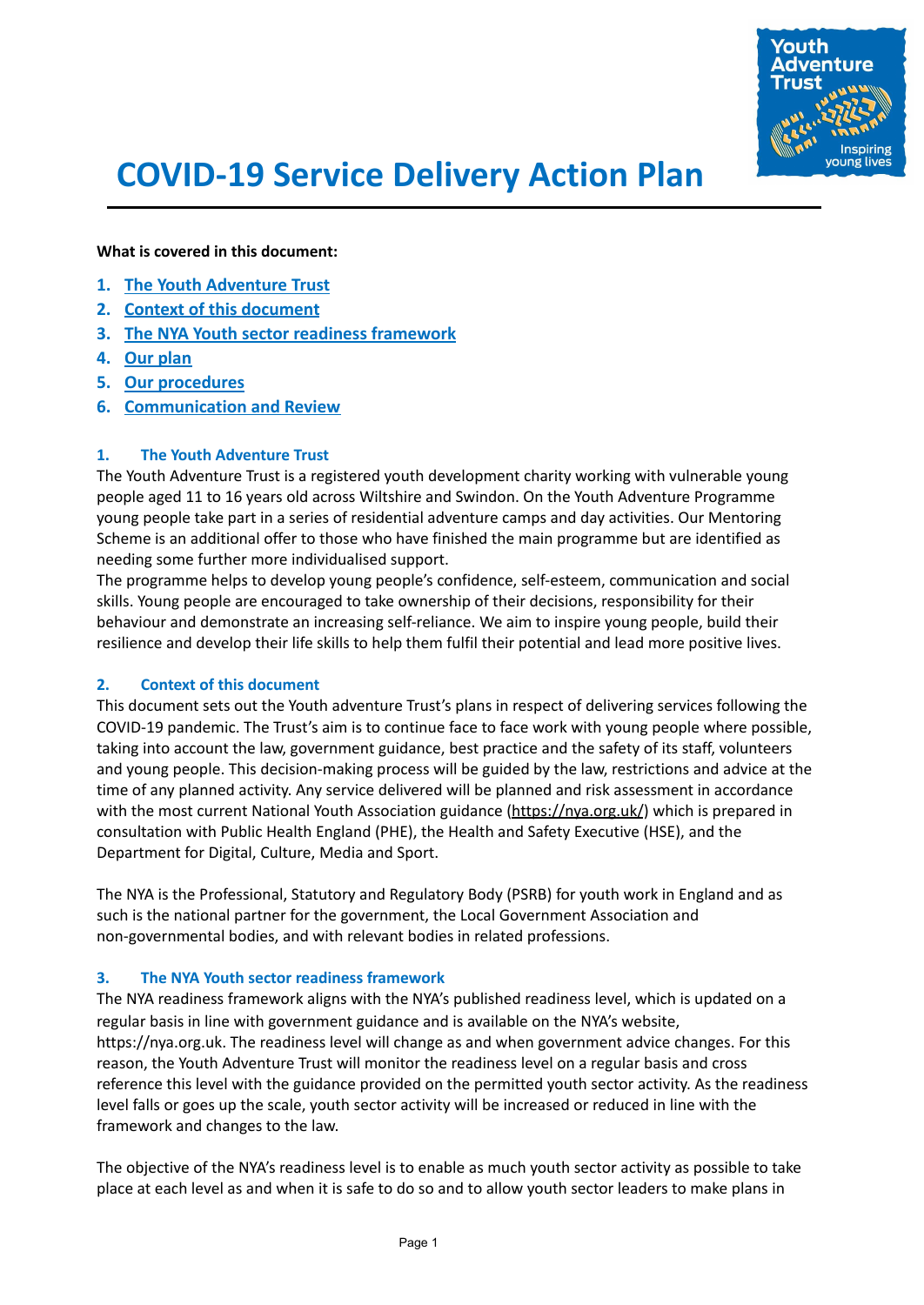accordance with the status of COVID-19 in the community. Key parts of these measures are underpinned by law, which sets out clearly what you must and must not do – every person in the country must continue to comply with this.

| <b>Readiness</b><br><b>Level</b> | <b>Permitted Activity Expected</b>                                                                                                                                                                                                                                                                     |
|----------------------------------|--------------------------------------------------------------------------------------------------------------------------------------------------------------------------------------------------------------------------------------------------------------------------------------------------------|
| <b>RED</b>                       | · Online and digital youth services<br>· Detached/outdoor local youth services<br>. 1-2-1 sessions with high-need young people<br>(indoors)<br>· Small group work sessions indoors with high<br>need young people (consistent with social<br>distancing guidelines)                                    |
| <b>AMBER</b>                     | · Online and digital youth services<br>· Detached/outdoor local youth services<br>(consistent with social distancing guidelines)<br>· 1-2-1 sessions with young people<br>· Group sessions delivered indoors                                                                                           |
| <b>YELLOW</b>                    | · Online and digital youth services<br>· Detached/outdoor local youth services<br>(consistent with social distancing guidelines)<br>. 1-2-1 sessions with young people<br>· Group sessions delivered indoors (consistent<br>with social distancing guidelines)<br>· Camping and overnight residentials |
| <b>GREEN</b>                     | · All services open as per normal yearly<br>operations<br>· Overnight trips and visits<br>· International travel allowed within Foreign<br>and Commonwealth Office advice                                                                                                                              |

# **The NYA Youth sector readiness framework**

# <span id="page-1-0"></span>**4. Our plan**

In response to the above framework, the Youth Adventure Trust plan for delivery is outlined below. Safeguarding policy and procedures as per the YAT Safeguarding and Child Protection Policy will apply at every stage of the readiness framework.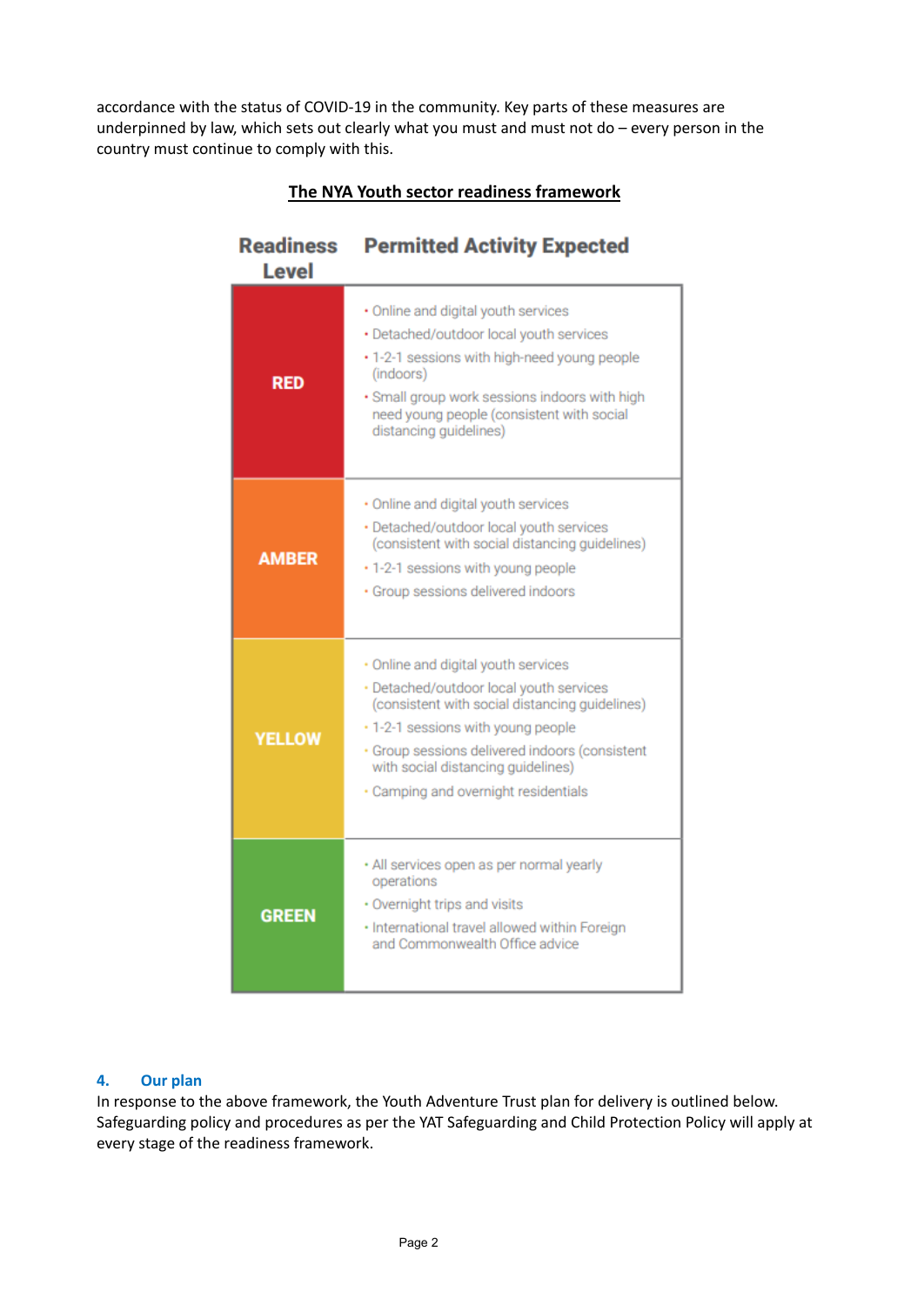# **At readiness level Red:**

We will deliver services through remote platforms, this will include video call, telephone and email contact. Parental, young person and volunteer/staff consent agreements must be in place and the YAT Safeguarding and Child Protection Policy followed in order for any direct communication with a young person to take place.

Face-to-face 1:1 mentoring sessions between a volunteer mentor and young person will be permitted. Sessions will take place outside wherever possible, but in exceptional circumstances an indoor community space may be used following the necessary COVID-secure processes and risk assessments.

Mentors and young people must agree to follow the specified protocol shared with them by the Youth Adventure Trust in advance of any sessions. This may change as guidance and regulations change, in which case the updated version will be shared with mentors and young people to be agreed before any further sessions take place. The agreement will cover stipulations which must be followed such as social distancing, hygiene and cleaning, travel, face coverings, use of equipment and what to do if they develop COVID-19 symptoms.

We will deliver group sessions for small groups of vulnerable young people in line with the permitted 'bubble' size at the time of the event. These sessions will take place outdoors apart from using indoor toilet facilities. Clear and thorough plans and risk assessments will be in place for all activities and venues in advance of the sessions taking place, and these will be shared with young people, parents, staff, volunteers and providers. Procedures will cover protocols which must be followed by all such as social distancing, hygiene and cleaning, travel, face coverings, use of equipment and what to do if they develop COVID-19 symptoms. Group sizes and travel will be kept to a minimum.

# **At readiness level Amber:**

We will deliver face-to-face 1:1 mentoring sessions with a volunteer mentor and young person. Sessions will take place outdoors or in hospitality venues where the law allows them to be open, following COVID-secure practices. Requests to use any other venue, such as a community space or leisure facility, must have prior approval from the Mentoring Manager. Mentors and young people must agree to follow specified protocol shared with them by the Youth Adventure Trust in advance of any sessions. This may change as guidance and regulations change, in which case the updated version will be shared with mentors and young people to be agreed before any further sessions take place. The agreement will cover stipulations which must be followed such as social distancing, hygiene and cleaning, travel, face coverings, use of equipment and what to do if they develop COVID-19 symptoms.

We will also deliver group sessions in line with the permitted 'bubble' size at the time of the event. These sessions will take place outdoors apart from using indoor toilet facilities, unless there are extreme adverse weather conditions, in which case an indoor space can be used following the protocol set out in this action plan and with specific risk assessments in place. Clear and thorough plans and risk assessments will be in place for all activities and venues in advance of the sessions taking place, and these will be shared with young people, parents, staff, volunteers and providers. Procedures will cover protocols which must be followed by all such as social distancing, hygiene and cleaning, travel, face coverings, use of equipment and what to do if they develop COVID-19 symptoms.

We will also continue to deliver online mentoring sessions where these are deemed necessary due to the young person's need and vulnerability.

# **At readiness level Yellow:**

We will continue to deliver face-to-face 1:1 mentoring sessions with a volunteer mentor and young person. These sessions can take place in a wide variety of locations subject to what is open by law, following the usual Mentoring Scheme guidelines and advice. Mentors and young people must agree to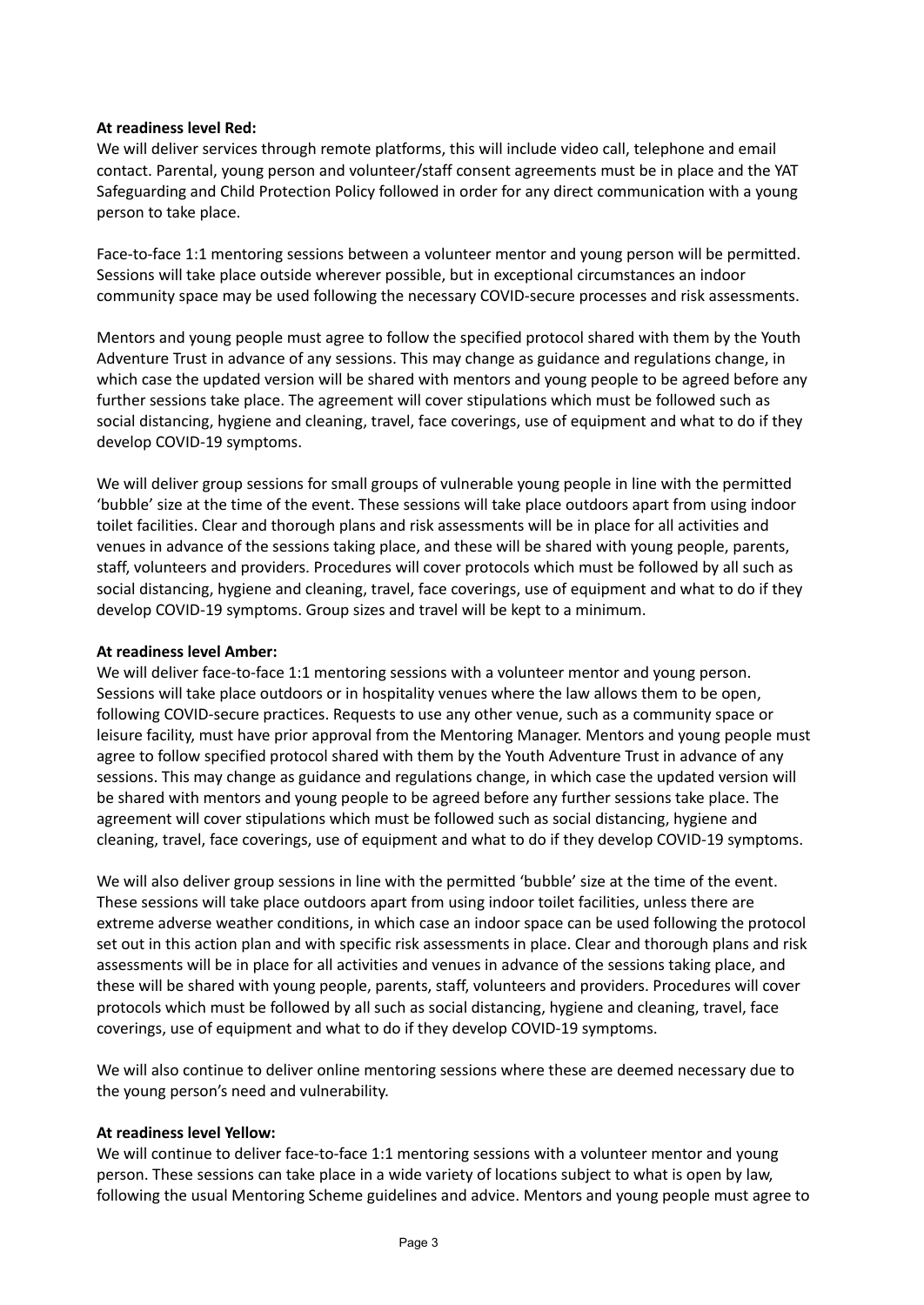follow specified COVID-19 related protocol shared with them by the Youth Adventure Trust in advance of any sessions. This may change as guidance and regulations change, in which case the updated version will be shared with mentors and young people to be agreed before any further sessions take place. The agreement will cover stipulations which must be followed such as social distancing, hygiene and cleaning, travel, face coverings, use of equipment and what to do if they develop COVID-19 symptoms.

We will deliver group sessions in line with the NYA guidance. At readiness level yellow there are no restrictions around permitted 'bubble' size for indoor or outside activities but we will ensure that group sizes are kept to a safe and manageable number to ensure adherence to ongoing COVID-19 related measures including social distancing, face coverings, hygiene and cleaning, travel and use of equipment. These sessions can take place indoors or outside. Clear and thorough plans and risk assessments will be in place for all activities and venues in advance of the sessions taking place, and these will be shared with young people, parents, staff, volunteers and providers. Procedures will cover protocols which must be followed by all such as social distancing, hygiene and cleaning, travel, face coverings, use of equipment and what to do if they develop COVID-19 symptoms.

We will review the possibility of delivering group camping residentials during readiness level yellow in line with the NYA guidelines if the level is in place at the time of any planned residentials.

We will review the need for remote mentoring sessions, recognising that these sessions have been beneficial for some young people with additional needs or requiring extra support, who may still benefit from this delivery model.

# **At readiness level Green:**

We expect all our programme to be running as usual including group camping residentials, single day activities and face-to-face mentoring. We will follow NYA guidance and the regulations and law at the time around any COVID-19 restrictions or stipulations that must remain in place.

# <span id="page-3-0"></span>**5. Our procedures**

In planning face-to-face delivery, we need to consider how to minimise and manage risk as well as being mindful of the particular needs of different groups of individuals. We will be using the NYA guidance, along with up-to-date government advice and regulations, to make these informed decisions. For each activity we will consider the venue, transport arrangements, the staff, volunteers and facilitators involved in the delivery, the young people and their parents, then create a risk assessment and working procedures that must be followed. The situation is continually changing, and as such we will regularly monitor the changes in the guidance issued by the government and the NYA, and adapt our plans and risk assessments accordingly.

# **Managing Risk**

It is everyone's responsibility to ensure they are aware of the current guidelines and procedures and adhere to them. This means considering the risks and doing everything that is reasonably practicable to minimise them, recognising it is not possible to completely eliminate the risk of COVID-19. We will consider the concerns expressed by any staff member asked to deliver services who considers themselves to be at higher risk, which may include those from vulnerable groups or those from ethnic minorities, and we will continue to pay special attention to and support all those with protected characteristics.

We will work with all those involved in our delivery; young people, parents, staff, volunteers, providers, drivers and venues, so everyone's health and safety is protected. We will take measures to reduce the risk to the lowest reasonably practicable level by taking preventative measures as outlined below: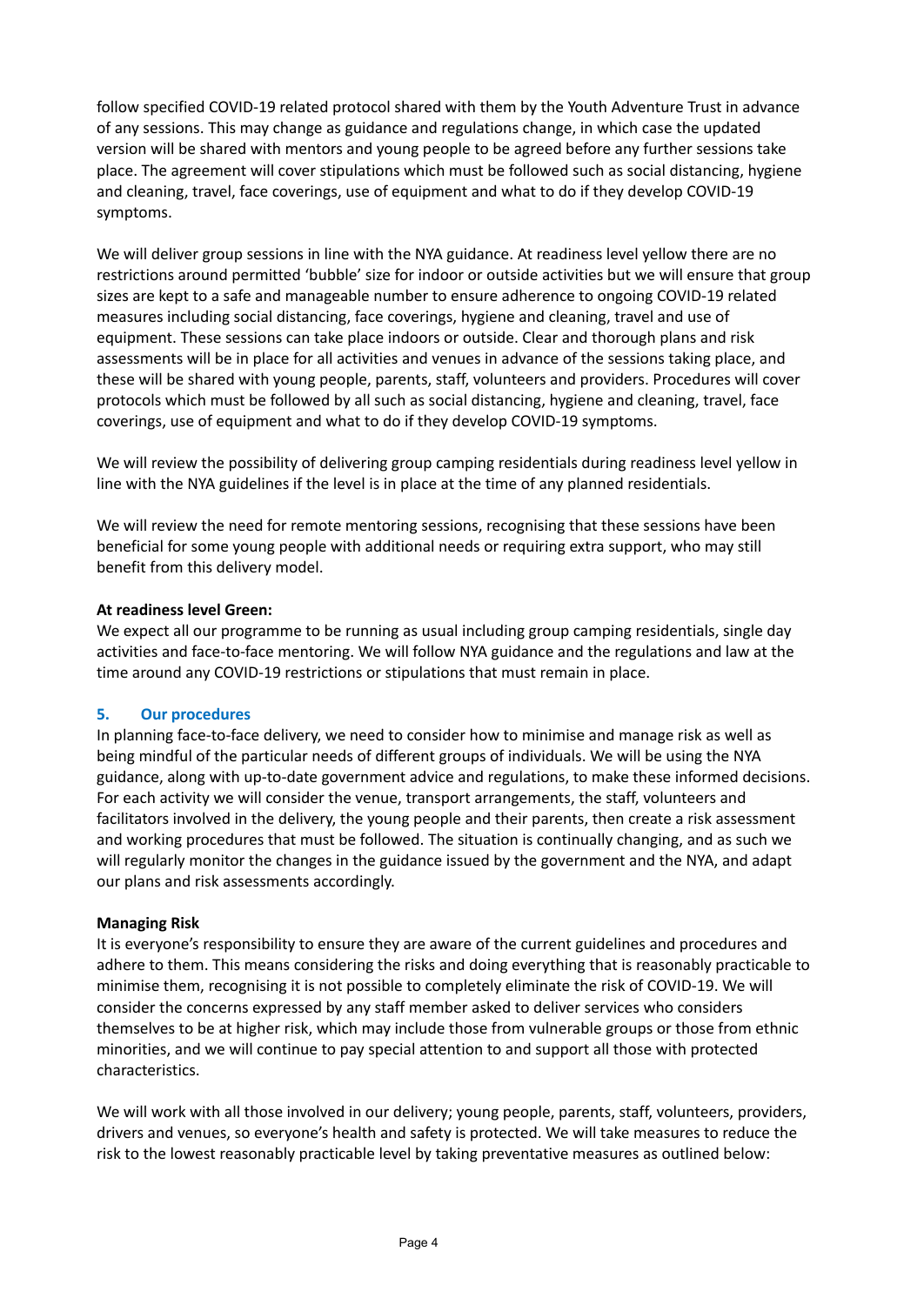# **Health questionnaire**

In advance of attending any activity all young people, staff, volunteers and providers will be asked not to attend if they;

- $\triangleright$  have any of the main COVID-19 symptoms [www.nhs.uk/conditions/coronavirus-covid-19/symptoms](http://www.nhs.uk/conditions/coronavirus-covid-19/symptoms)
- $\geq$  have tested positive for COVID-19 within the past 5 days
- $\triangleright$  live with someone who has tested positive within the past 5 days

# **Increased and thorough hand washing**

We will:

- Increase the frequency of handwashing.
- Where handwashing facilities are not available, provide hand sanitiser.
- Advise all attendees they must wash hands thoroughly for 20 seconds with soap and running water, or use hand sanitiser, before arrival, on departure, before and after using the toilet facilities and before and after eating.
- Provide regular reminders to maintain hygiene standards.

# **Good respiratory and personal hygiene**

Attendees will be asked to:

- Catch any cough or sneeze and dispose of used tissues in the bins provided.
- Wash their hands thoroughly after they have handled tissues or sneezed/coughed.
- Avoid touching their eyes, nose and mouth.

# **Thorough cleaning**

In locations where there are the relevant facilities we will ensure:

- There has been thorough cleaning of toilets, kitchen areas and frequently touched surfaces such as door handles
- That all rubbish is emptied into a bin bag, tied up and placed in the rubbish disposal area

# **Minimised contact and mixing**

We will:

- Comply with any social distancing guidelines set out by the government. The only exception will be in an emergency situation.
- Where required by regulations reduce the number of people each person has contact with by using fixed teams or partnering, so each person works with only a few others.
- Offer hand sanitiser where items and equipment are being shared

# **Group Sizes**

The Youth Adventure Trust will follow the NYA requirements regarding the permitted group size and the use of 'bubbles' for any activity.

Where 'bubbles' are required by the NYA / Government regulations:

- Young people will be in bubbles of the appropriate group size and remain in that group for the duration of the activity. They will not mix with any other bubbles.
- Members of each bubble must adhere to the current social distancing requirements.
- Upon arrival/departure, all attendees must wash their hands or use hand sanitiser.
- Should any member of a bubble become unwell with the main COVID-19 symptoms they will be returned home and all other members of the bubble advised of the situation.
- The Youth Adventure Trust will seek information about any attendees who are clinically vulnerable, or live with someone who is clinically vulnerable, and will prepare our risk assessment accordingly.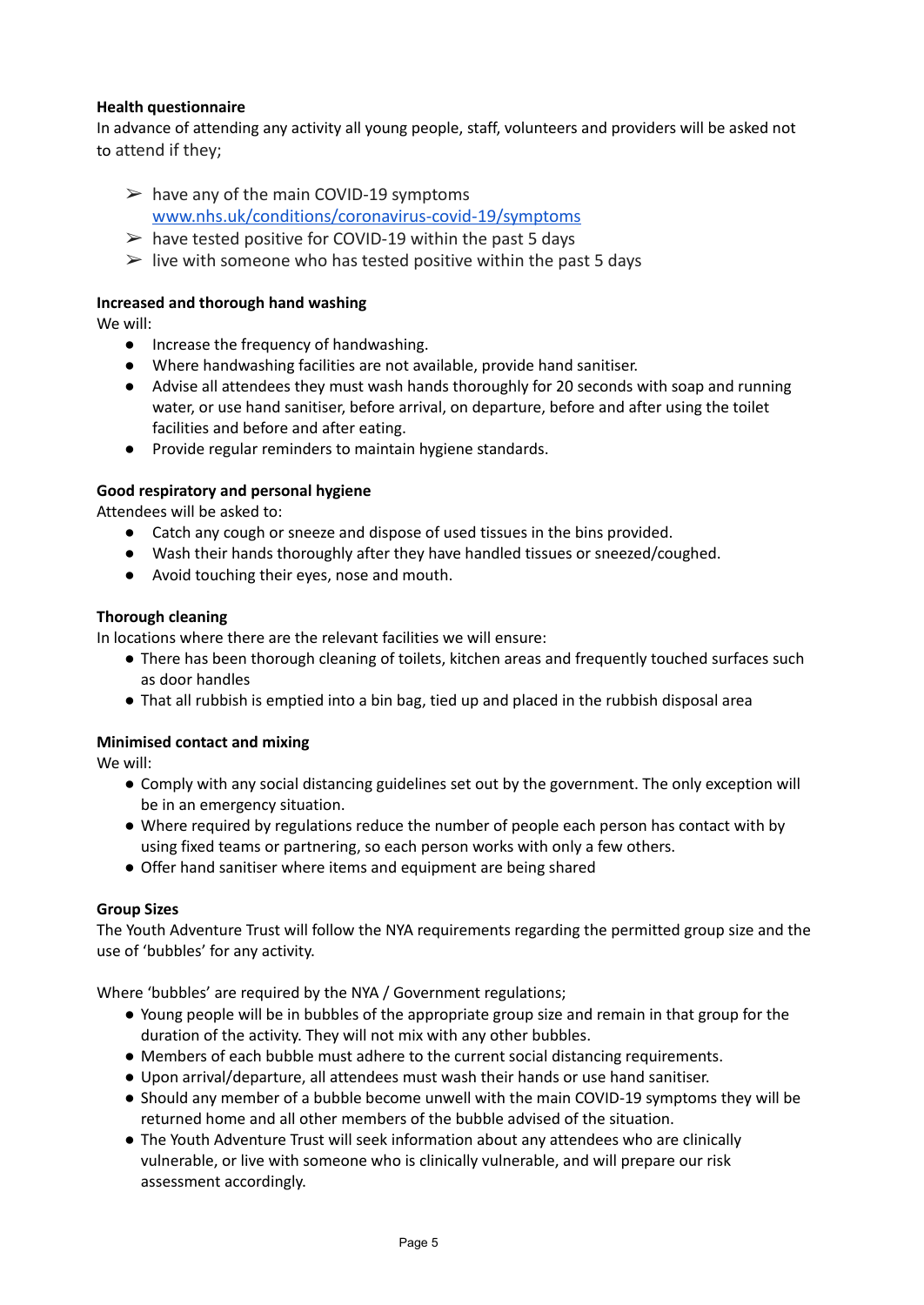# **COVID-19 secure venues**

Where relevant restrictions are in place, the Youth Adventure Trust will follow the NYA guidance in regard to Covid-19 secure venues.

- We will only use indoor venues which are large enough to accommodate the bubble size. Where multiple bubbles are permitted they will only run at the same time where a venue is large enough to have multiple distinct spaces for each bubble. Bubbles will not be permitted to mix at any time.
- As the risk of transmission is lower outdoors, activities will take place outdoors as often as possible and when it is safe to do so.
- If we run a session for multiple bubbles wherever possible they will enter and exit through different doors, otherwise we will stagger their arrival and departure times.
- Young people will be told to only arrive with members of their bubble and that they should not mingle before and after sessions.
- Shared spaces will be deep cleaned thoroughly between uses.
- We will carry out enhanced regular cleaning of commonly used surfaces, such as equipment and door handles.
- The number of users in the toilet area at any one time will be limited. Hand sanitiser will be offered on entry and exit.

# **Face Coverings**

The Youth Adventure Trust will follow government regulations and NYA guidance around the usage of face coverings.

If travelling in a coach or shared vehicle with others outside of their household, young people, staff and volunteers may wish to wear a face covering for the duration of the journey (see Travel section).

If there is a need to administer first aid to an individual, a fluid resistant surgical mask, along with disposable gloves and apron will be worn and will be included in all YAT first aid kits.

# **Travel**

Young people will be encouraged to walk, cycle or be transported to the activity by members of their household wherever possible. Where this is not possible, the Youth Adventure Trust will arrange transport in a taxi, shared vehicle, coach or with a volunteer with the following advice:

- A face covering may be advisable where people who are not from the same household are within close proximity.
- Hand washing or sanitising before entering and on leaving the vehicle may help reduce the likelihood of transmission.
- Young people, staff and volunteers will be advised to avoid touching their face and to cover their mouth and nose with a tissue or the inside of their elbow when coughing or sneezing.

# <span id="page-5-0"></span>**6. Communication and Review**

It is important that our plans, risk assessments and operating procedures are communicated to all young people, parents/carers, volunteers, staff and providers to ensure everyone is working together. This action plan and our COVID-19 risk assessment will be published on our website and made available to all young people, parents/carers, staff, volunteers and providers.

Our action plan, risk assessment and operating procedures will be kept in constant review in line with changes to government restrictions, regulations and guidance, and with adherence to the NYA readiness framework and guidance.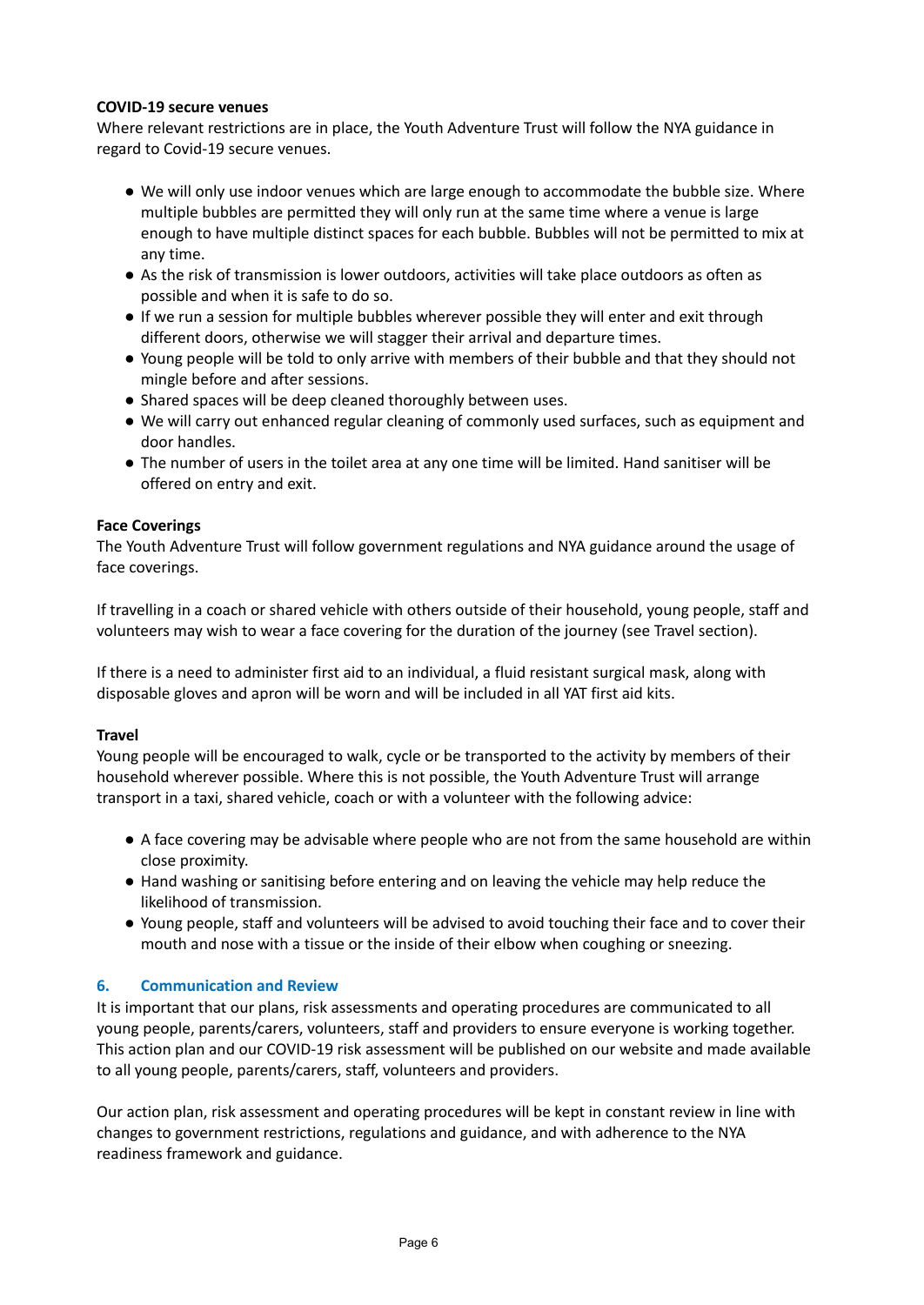# **COVID-19 Risk Assessment**



| <b>Risk Assessment for: Activity Days</b> |                 | <b>Inspiring</b><br>young lives            |                                                                                                                                                     |
|-------------------------------------------|-----------------|--------------------------------------------|-----------------------------------------------------------------------------------------------------------------------------------------------------|
| Name: Tessa Woodrow                       |                 | <b>Organisation: Youth Adventure Trust</b> |                                                                                                                                                     |
| Assessment undertaken:                    | Signed: Twoodow | Date:21/06/22                              | <b>Review Date:</b> Constant review in line with The NYA<br>Youth sector readiness framework and any update to<br>government advice and regulations |

| <b>Hazards</b>                                                                                                  | Who is at risk                                                                        | <b>Control measures</b>                                                                                                                                                                                                                                                                                                              | <b>Review Date</b>                                                                                                                             |
|-----------------------------------------------------------------------------------------------------------------|---------------------------------------------------------------------------------------|--------------------------------------------------------------------------------------------------------------------------------------------------------------------------------------------------------------------------------------------------------------------------------------------------------------------------------------|------------------------------------------------------------------------------------------------------------------------------------------------|
| Someone already infected with<br>COVID-19 attending an activity day<br>or session and transmitting the<br>virus | Staff, young people,<br>volunteers, families<br>and providers                         | In advance of attending any activity all young people, staff,<br>volunteers and providers will be asked not to attend if they;<br>have any of the main COVID-19 symptoms<br>have tested positive for COVID-19 within the past 5 days<br>$\blacktriangleright$<br>live with someone who has tested positive within the past 5<br>days | Constant review in<br>line with The NYA<br>Youth sector<br>readiness<br>framework and any<br>update to<br>government advice<br>and regulations |
| Transmission of COVID-19 during<br>transport to the event                                                       | Staff, young people,<br>volunteers, families,<br>providers and<br>transport providers | Young people will be encouraged to walk, cycle or be<br>transported to the activity by members of their household<br>wherever possible.<br>Where this is not possible a taxi, coach, shared vehicle or<br>volunteer may transport with the following advice;                                                                         | Constant review in<br>line with The NYA<br>Youth sector<br>readiness<br>framework and any                                                      |

This template has been developed in partnership by UK Youth and the National Youth Agency

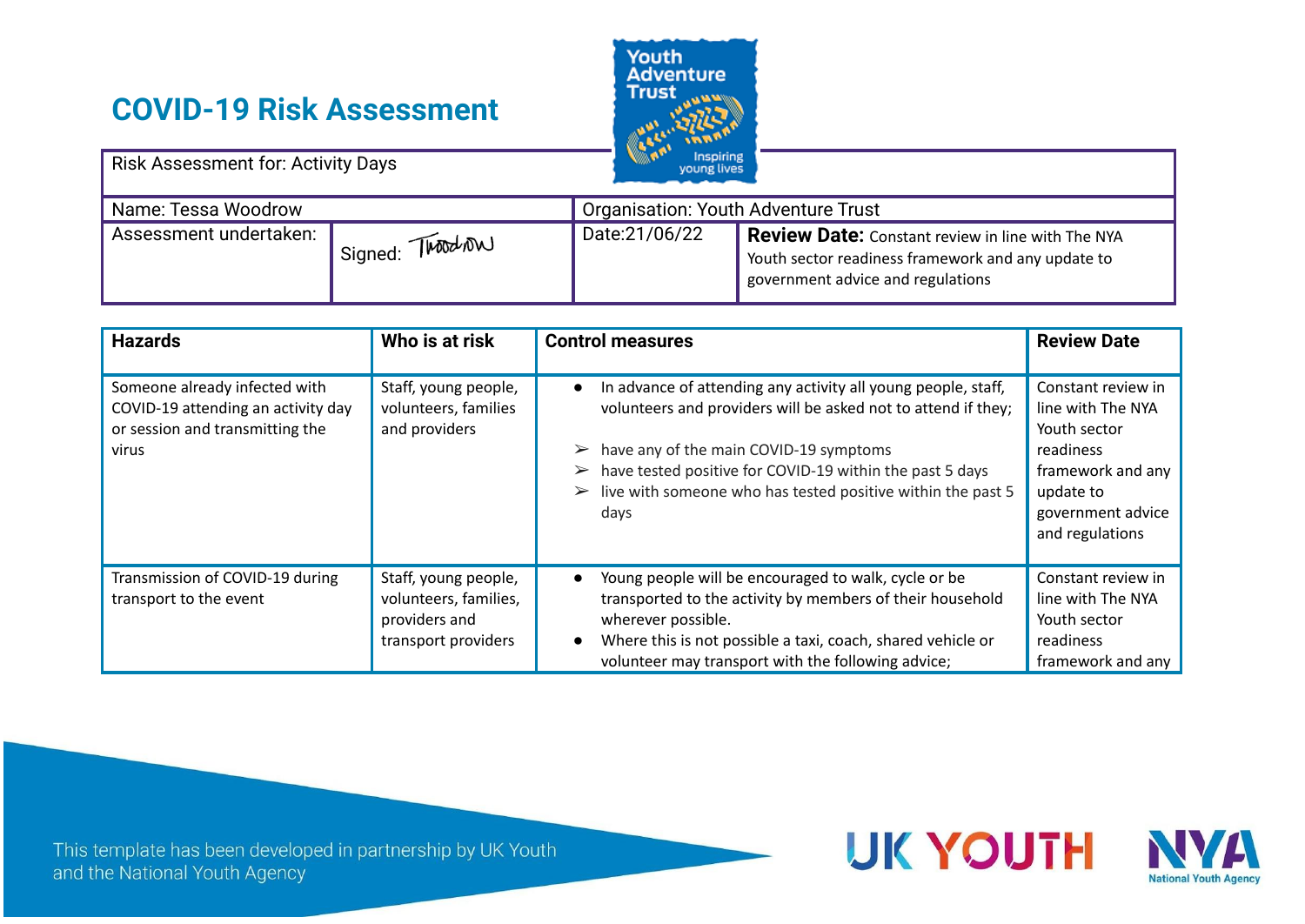|                                                                              |                                                               | 1. A face covering may help to reduce the risk of<br>transmission.<br>Handwashing or sanitising before entering and on<br>2.<br>leaving the vehicle may help to reduce the risk of<br>transmission.                                                                                                                                                                                                                                                                                                                                                                                                                                                                                                                                                                                                                                                                                                                                                                                                                                                                                                                                                                                                 | update to<br>government advice<br>and regulations                                                                                              |
|------------------------------------------------------------------------------|---------------------------------------------------------------|-----------------------------------------------------------------------------------------------------------------------------------------------------------------------------------------------------------------------------------------------------------------------------------------------------------------------------------------------------------------------------------------------------------------------------------------------------------------------------------------------------------------------------------------------------------------------------------------------------------------------------------------------------------------------------------------------------------------------------------------------------------------------------------------------------------------------------------------------------------------------------------------------------------------------------------------------------------------------------------------------------------------------------------------------------------------------------------------------------------------------------------------------------------------------------------------------------|------------------------------------------------------------------------------------------------------------------------------------------------|
| Transmitting/Contracting of<br>COVID-19 during an activity day or<br>session | Staff, young people,<br>volunteers, families<br>and providers | Keep group sizes within the maximum permitted in<br>government guidance<br>Where it is required by Government / NYA regulations,<br>young people and volunteers will be divided into 'bubbles'<br>of the appropriate group size and remain in that group for<br>the duration of the activity. They will not mix with any other<br>bubbles. Members of each bubble must adhere to any<br>current social distancing requirements.<br>Should any member of a bubble become unwell they will be<br>returned home and all members of the bubble will be<br>advised.<br>Comply with any social distancing guidelines set out by the<br>government. The only exception will be in an emergency<br>situation.<br>Where it is required by Government / NYA regulations,<br>reduce the number of people each person has contact with<br>by using fixed teams or partnering, so each person works<br>with only a few others.<br>All activities and venues will be individually risk assessed<br>and additional control measures will be put in place where<br>necessary. YAT staff will work with external facilitators<br>where they are used to share risk assessment procedures<br>and ensure cohesiveness. | Constant review in<br>line with The NYA<br>Youth sector<br>readiness<br>framework and any<br>update to<br>government advice<br>and regulations |

This template has been developed in partnership by UK Youth<br>and the National Youth Agency

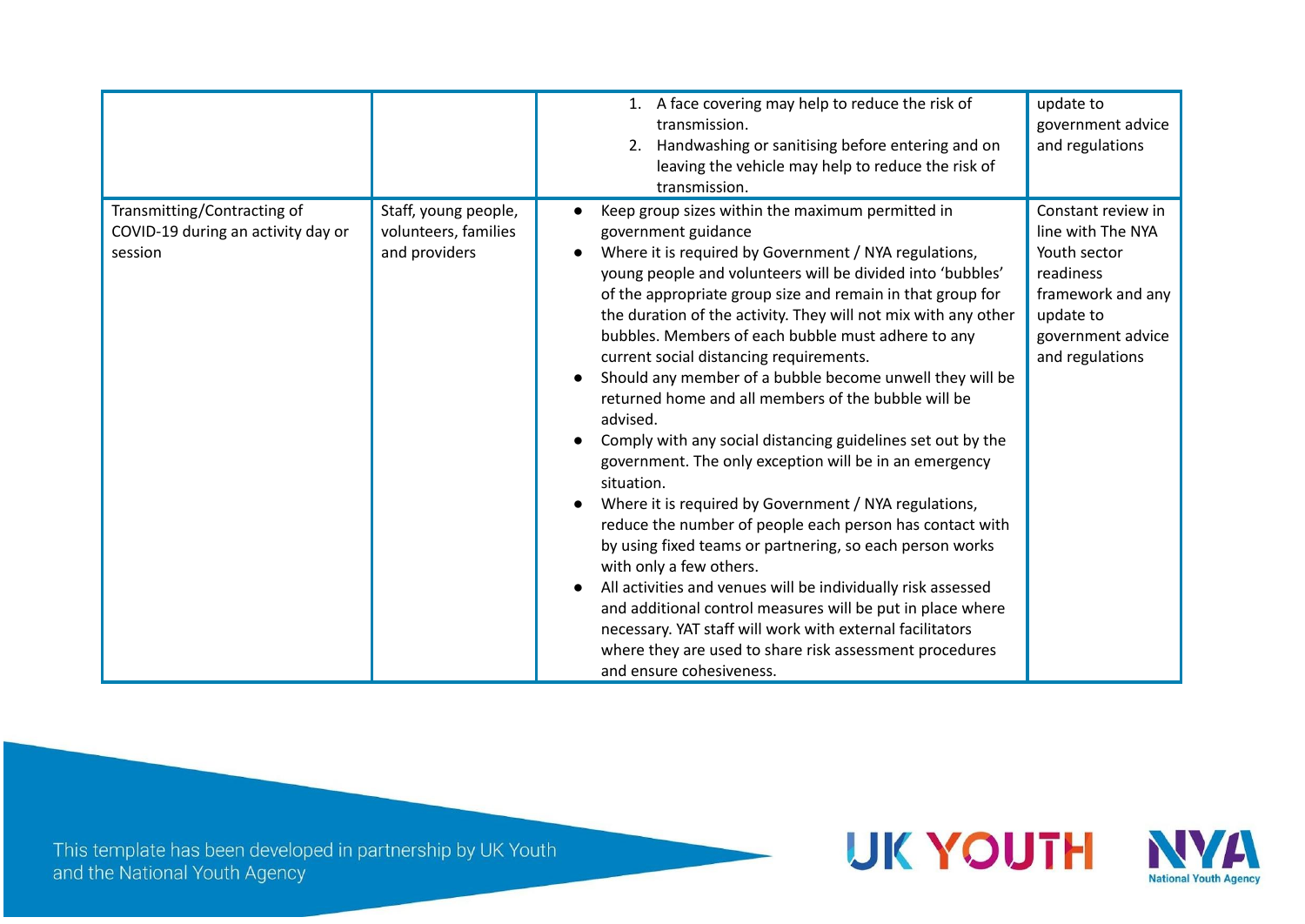|                                                                                                      |                                                               | Risk assessment procedures will be made available to<br>volunteers, young people, parents and staff in advance of<br>the day.<br>Risk assessment procedures will be clearly explained by staff<br>to young people and volunteers on their arrival at the start<br>of the day or session, and with reminders throughout the<br>day where necessary.                                  |                                                                                                                                                |
|------------------------------------------------------------------------------------------------------|---------------------------------------------------------------|-------------------------------------------------------------------------------------------------------------------------------------------------------------------------------------------------------------------------------------------------------------------------------------------------------------------------------------------------------------------------------------|------------------------------------------------------------------------------------------------------------------------------------------------|
| Transmitting/Contracting of<br>COVID-19 during an activity day or<br>session due to poor hygiene     | Staff, young people,<br>volunteers, families<br>and providers | Increase the frequency of handwashing<br>Where handwashing facilities are not available, provide<br>hand sanitiser<br>Provide regular reminders to maintain hygiene standards.<br>Attendees will be asked to:<br>Catch any cough or sneeze and dispose of used tissues in<br>the bins provided<br>Wash their hands thoroughly after they have handled<br>tissues or sneezed/coughed | Constant review in<br>line with The NYA<br>Youth sector<br>readiness<br>framework and any<br>update to<br>government advice<br>and regulations |
| Transmitting/Contracting of<br>COVID-19 during an activity day or<br>session due to lack of cleaning | Staff, young people,<br>volunteers, families<br>and providers | Where equipment is shared hand sanitiser will be provided.<br>Staff will ensure venues have been cleaned thoroughly<br>before use<br>Rubbish will collected in a bin bag and placed in the rubbish<br>collection area                                                                                                                                                               | Constant review in<br>line with The NYA<br>Youth sector<br>readiness<br>framework and any<br>update to<br>government advice<br>and regulations |

This template has been developed in partnership by UK Youth<br>and the National Youth Agency